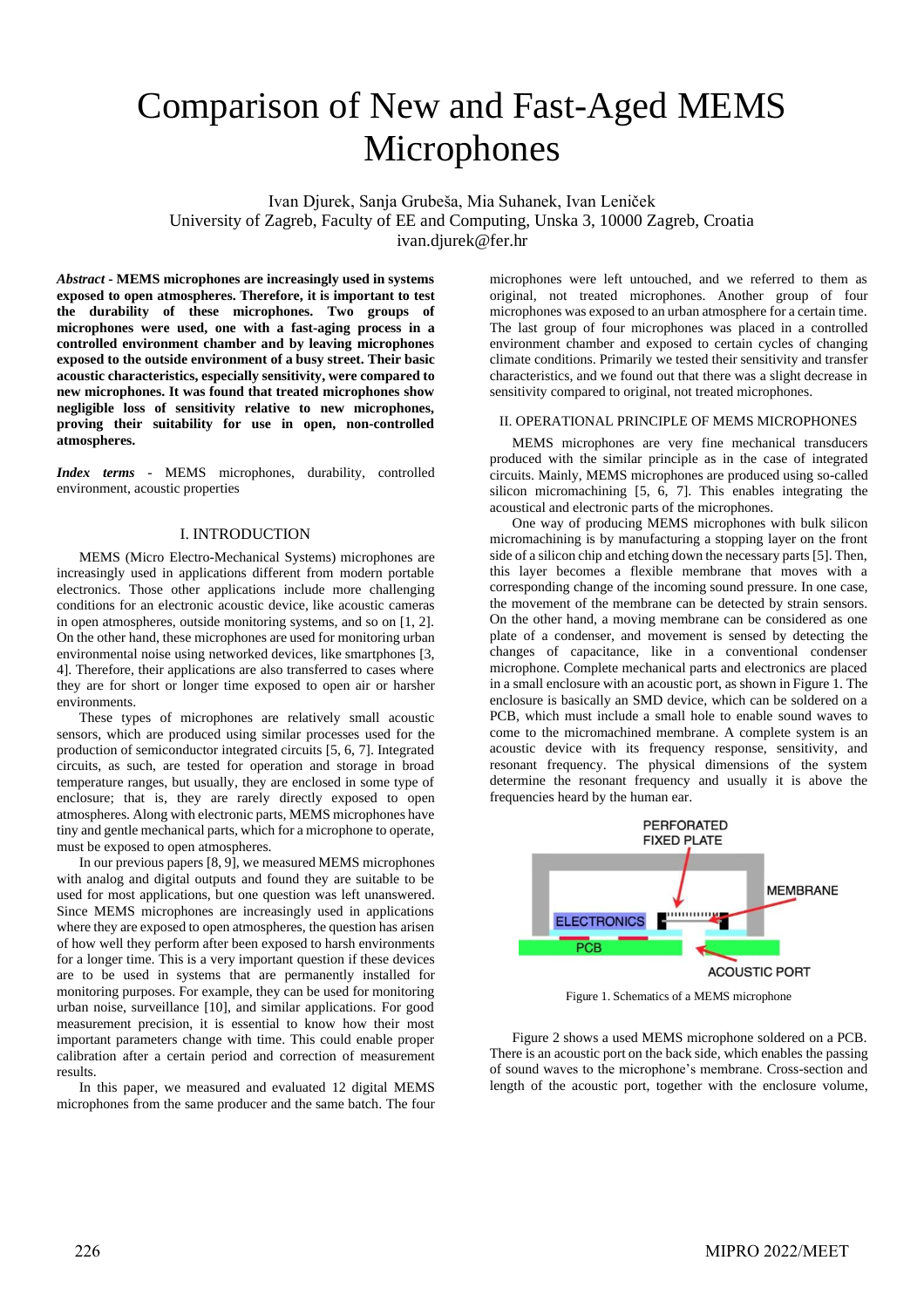determine the resonant frequency of the acoustic system, which is usually above 15 kHz.



Figure 2. PCB with used MEMS microphone (upper side) and acoustic port (bottom side)

The principle of operation is based on a typical condenser microphone. Very thin, usually polysilicon membrane, is spanned over the back cavity with controlled tensile stress. The perforated fixed backplate is constructed from a composite highly tensile silicon with enough rigidity to act as a reference electrode.

The diameter and density of holes in the perforated fixed plate are essential for determining the noise level of the microphone. The system's sensitivity is determined by membrane compliance and encapsulated air volume. Reduction of the back enclosure volume can reduce the microphone's sensitivity.

The open-circuit sensitivity of a condenser microphone consists of two components, mechanical sensitivity *S<sup>m</sup>* and electrical sensitivity *Se*. [7] The mechanical sensitivity is defined as a ratio between the membrane's displacement *x* and sound pressure *p*, as

$$
S_m = \frac{dx}{dp} \,. \tag{1}
$$

If the microphone includes a circular membrane with large tensile stress, for a large vibration amplitude span, we can assume it moves as a rigid piston, and mechanical sensitivity is equal to

$$
S_m = \frac{r^2}{8\sigma d},\tag{2}
$$

where *r* is membrane's radius,  $\sigma$  membrane's tensile stress, and *d* membrane's thickness. Equation (2) does not include compression coming from the air in the enclosure, which must be included for larger vibration amplitudes of the membrane. For the moment, it is important to point out that the sensitivity depends on the membrane's thickness and its dimensions.

The electrical sensitivity can be defined as a ratio between the bias voltage across and thickness of the air gap between fixed and moving membrane [5,7], as in

$$
S_e = \frac{v_g}{d_g}.\tag{3}
$$

Taking into account equations (2) and (3), the open circuit microphone's output signal can be defined as

$$
u_{out} = S_m S_e p \tag{4}
$$

Materials used for manufacturing of membranes are various [11], but mainly are based on silicon (average tensile strength is 100 MPa). Average surface of the membrane is around 1 mm2, membrane thickness is around 1  $\mu$ m and air gap thickness is around  $4 \mu$ m. In our case applied bias voltage was  $3 \text{ V}$ . Putting this data in equation (4) for sound pressure level of 1 Pa (SPL of 84 dB) gives output voltage around 1 mV. The selection of the membrane material is very important and small changes in mechanical parameters would give different output voltage.

There are two basic types of MEMS microphones considering the electrical signal's nature, i.e., with analog and digital output signals, Due to the smaller electronics part, the analog output MEMS microphones tend to be smaller, and their output can be directly connected to an audio preamplifier. In contrast, the digital output of MEMS microphones requires additional circuitry. In our research, we used MEMS microphones with the digital output, but since the mechanical parts are very similar, all conclusions in this paper can also be applied to the analog output MEMS microphones.

## III. CONDITIONING OF THE MICROPHONES

For comparison, we divided microphones into three groups. The first group consisted of four microphones, which were not placed in a controlled environment chamber nor left outside for a certain period of time. This group was titled as original, not treated microphones, and the other two groups of microphones were compared to these microphones. The second group consisted of four microphones exposed to an open atmosphere of a busy city street. These four microphones were left outside for two months on a balcony approximately 15 meters above a street with very dense traffic, which means these microphones were mainly exposed to traffic pollution and general city pollutants. Average daily temperature changes were from  $10^{\circ}$ C to 25 $^{\circ}$ C, with an average relative humidity of 50%. After two months, these microphones were measured and compared to the original microphones.

The third group consisted of four microphones placed in a controlled environment ACS Compact Climatic chamber. The microphones were exposed to cycles of defined controlled environment. For this purpose, we used processes described in standard EN 61672-1:2013 [12] to test the most precise electroacoustical devices. Table 1 shows one set of programmed cycles of the controlled environment chamber. This set of cycles is then repeated five more times. After all cycles, these microphones were also measured and compared to the original not treated microphones.

Number of microphones in each group is low (4) and strictly speaking is not statistically significant. Our goal was not to compare the microphones with manufacturer's data, but to compare three different groups of microphones, which were manufactured from the same batch.

| Cycle | Temperature                                                                          | Rel. humidity |
|-------|--------------------------------------------------------------------------------------|---------------|
| 1     | -10 $\mathrm{^{\circ}C}$ to +40 $\mathrm{^{\circ}C}$ , 1 $\mathrm{^{\circ}C/minute}$ | 30%           |
| 2     | +40 $\rm{^{\circ}C}$ to -10 $\rm{^{\circ}C}$ , 1 $\rm{^{\circ}C/minute}$             | 30%           |
| 3     | -10°C to +10°C, 1 °C/minute                                                          | 30%           |
| 4     | Constant temperature $+10^{\circ}$ C, 1 hour                                         | 50%           |
| 5     | -10 <sup>o</sup> C to +40 <sup>o</sup> C, 1 <sup>o</sup> C/minute                    | 50%           |
| 6     | +40 $\rm{^{\circ}C}$ to -10 $\rm{^{\circ}C}$ , 1 $\rm{^{\circ}C/minute}$             | 50%           |
| 7     | Constant temperature $+10^{\circ}$ C, 1 hour                                         | 70%           |
| 8     | -10°C to +40°C, 1 °C/minute                                                          | 70%           |
| 9     | +40 $\rm{^{\circ}C}$ to -10 $\rm{^{\circ}C}$ , 1 $\rm{^{\circ}C/minute}$             | 70%           |
| 10    | Constant temperature $+25^{\circ}$ C, 1 hour                                         | 30%           |

Table 1. Programming the conditions in the controlled environment chamber. One set of cycles.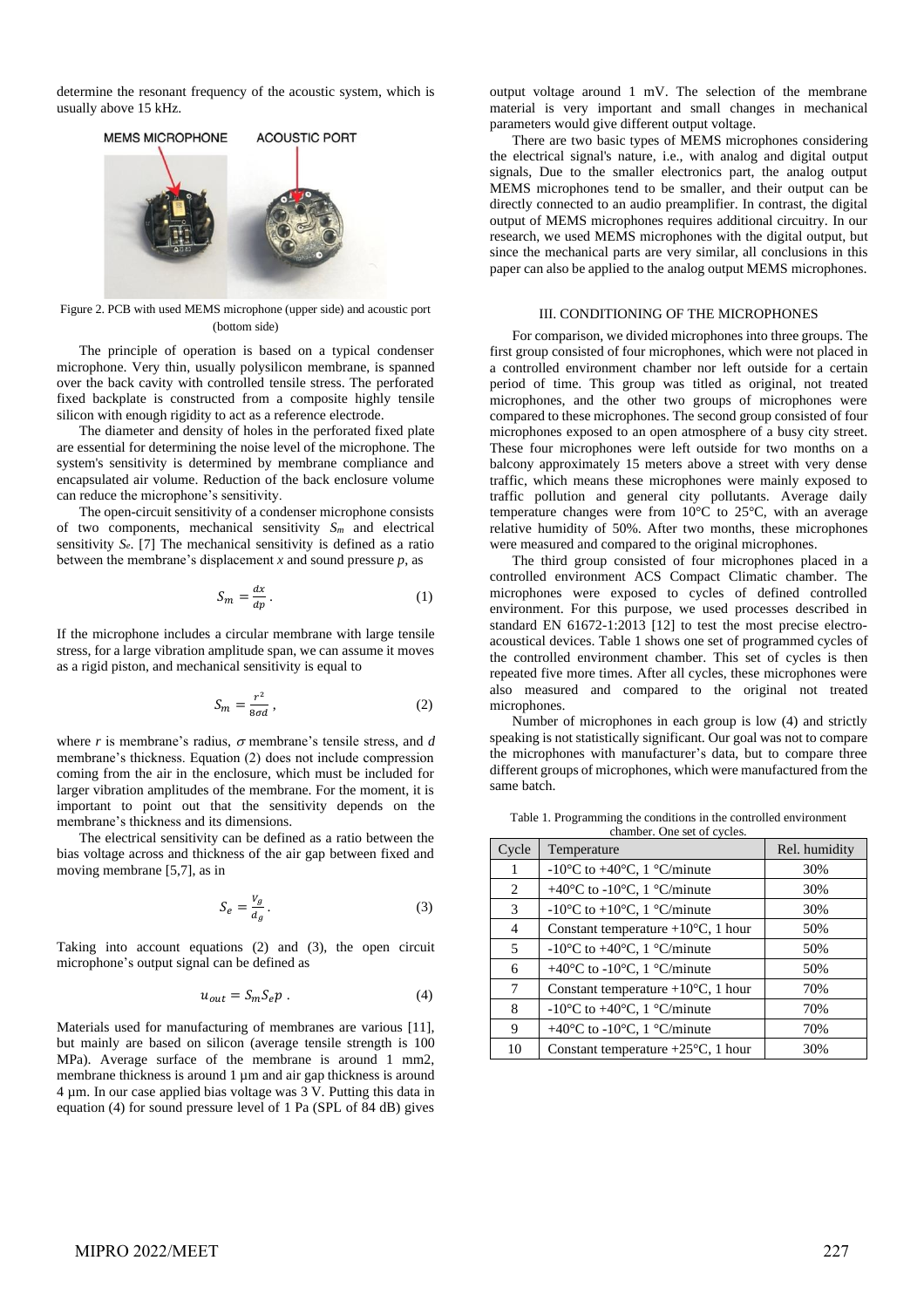## IV. MEASUREMENT SETUP AND RESULTS

The simultaneous comparison method [13] was used for measurements of the MEMS microphone. This method prescribes using a calibrated microphone as the reference measuring device. The reference microphone is placed next to the tested microphones, and their outputs are then compared. All measurements were performed in a free field condition of an anechoic chamber at the Department of electroacoustics at the Faculty of EE and Computing in Zagreb. All microphones were placed in front of an active loudspeaker at distance of 1 m, along the central axis of the loudspeaker. The output signal from microphones were fed to the Audio Precision System Two measuring device. Schematic of the measurement setup is given in Figure 3.



Figure 3. Schematics of the measurement setup

We measured how the microphone's sensitivity depends on frequency and sound pressure level (SPL). The microphone sensitivity is a parameter that shows how the output signal's level depends on the sound pressure level in front of a microphone.



Figure 4. Normalized sensitivity versus frequency. Reference pressure level 94 dB (1 Pa).

First, we set up the sound pressure level at 1 m in front of the active loudspeaker at 94 dB at frequency of 1 kHz. The sound pressure level was detected with B&K analyzer. The level of 94 dB corresponds to the acoustic sound pressure level of 1 Pa. The sound source's frequency response was corrected in relation to the signal level of the reference microphone at 1 kHz to obtain constant sound pressure level at other measuring frequencies from 100 Hz to 20 kHz. This means that signal level fed in the active loudspeaker was corrected to the frequency response of the active loudspeaker, measured with the reference microphone. The frequency response was simply inverted, and input signal level was corrected to this

inverted frequency response with reference signal at frequency of 1 kHz.

Figure 4 shows the sensitivity measurements versus frequency for three groups of microphones. The shown curves represent average results of four microphones from each group. As can be seen, the frequency response for all three groups of microphones is similar. It is relatively flat for low frequencies and increases at higher frequencies. Compared to the not treated, original microphones, microphones left outside, and microphones treated in the controlled environment chamber, have slightly lower sensitivity, with a higher difference for frequencies above 10 kHz. Value of 0 dB corresponds to the output signal of the reference microphone Behringer ECM8000 at 94 dB sound pressure level.



at 1 kHz.

The second setup refers to the measurement of output signal versus sound pressure level with the signal frequency of 1 kHz. The results are shown in Figure 5. As with the previous measurement, microphones from the second and third groups show slightly lower sensitivity, but the linearity of the transfer function is not significantly changed. Noise level remains the same, around -65 dBV, which ensures a usable dynamic range of 40 dB. It is important to note that the reference value of 0 dBV corresponds to the maximum microphones' dynamic range, which is determined by the supply votage. In any case, since we were interested in comparing